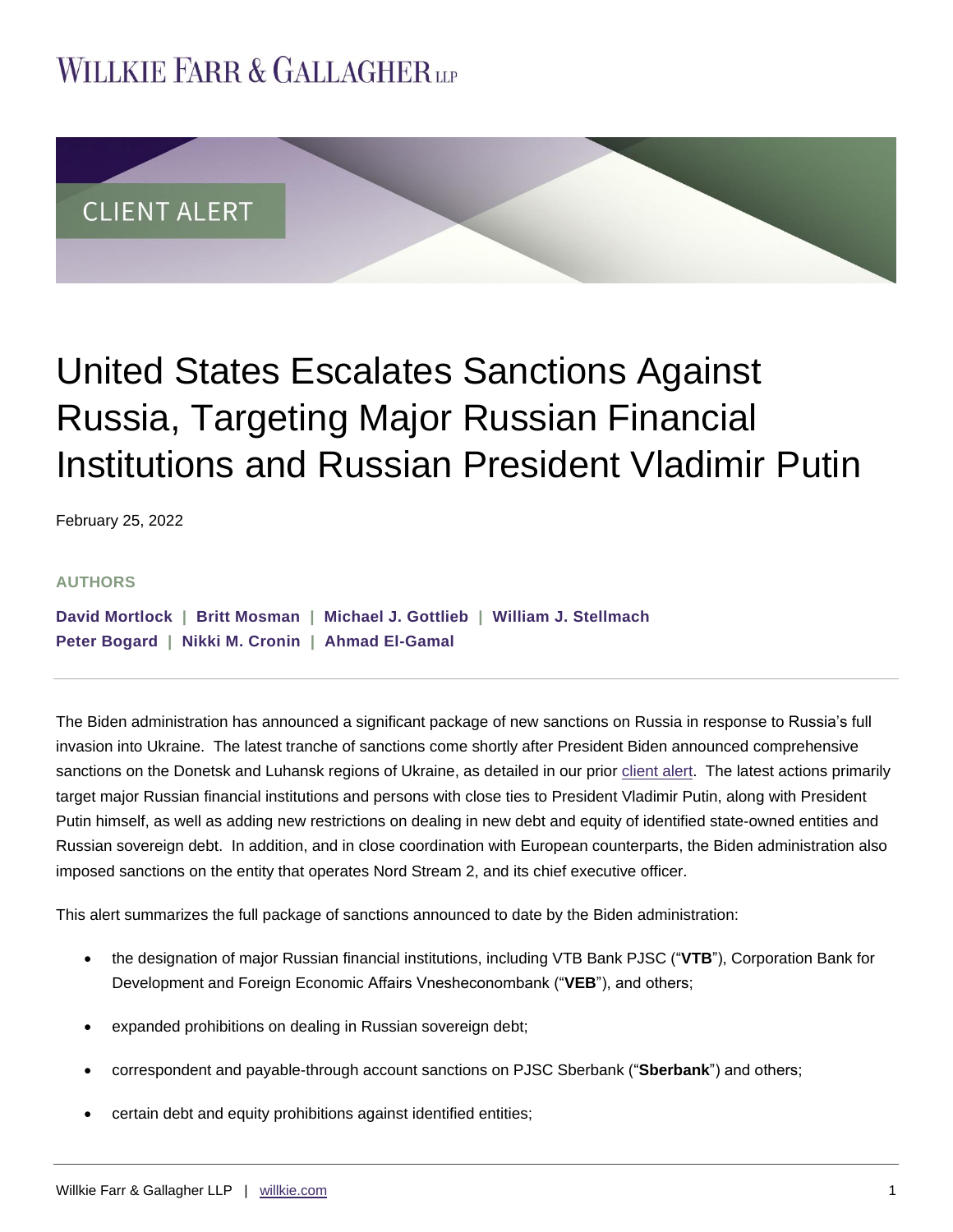- designation of Nord Stream 2 AG and its chief executive officer; and
- the designation of individuals with close ties to President Putin.

President Biden also announced new export control requirements under the Export Administration Regulations, which impose license requirements on certain exports to Russia. We discuss these export control requirements in a separate alert. The U.S. sanctions were accompanied by sanctions packages from the European Union, United Kingdom and other allies, which we will also address in a separate alert.

At the same time as imposing sanctions on Russia, President Biden announced a new tranche of sanctions targeting the Lukashenka regime in Belarus, with the designation of 24 Belarusian persons, including state-owned banks and the defense and security industries, in response to Belarus's facilitation of Russia's invasion of Ukraine. OFAC's announcement listing the Belarusian designations is available [here.](https://home.treasury.gov/news/press-releases/jy0607)

#### **Designation of Significant Russian Banks**

The U.S. Department of Treasury's Office of Foreign Assets Control ("**OFAC**") designated several major Russian financial institutions pursuant to [E.O. 14024,](https://home.treasury.gov/system/files/126/14024.pdf) including VTB, VEB, Promsvyazbank PJSC, PJSC Bank Financial Corporation Otkritie ("**Otkritie**"), OJSC Sovcombank ("**Sovcombank**"), JSC Bank Novikom, and a number of subsidiaries including subsidiaries outside of Russia, and some which operate in various other sectors. Designated persons are added to OFAC's List of Specially Designated Nationals and Blocked Persons (the "**SDN List**") and each designated person as well as any entity owned 50 percent or more by one or more designated persons, is now blocked and any property or interests in property that are in the United States or in the possession or control of U.S. persons are also blocked. U.S. persons are generally prohibited from engaging in any activity in which a blocked person has an interest, absent authorization from OFAC.

#### **Correspondent and Payable-Through Account Sanctions on Sberbank**

OFAC issued [Directive 2](https://home.treasury.gov/system/files/126/correspondent_accounts_directive_2.pdf) to E.O. 14024, the so-called "**CAPTA Directive**" that prohibits U.S. financial institutions from (1) opening or maintaining any correspondent or payable-through accounts for or on behalf of Sberbank and (2) the processing of any transaction involving Sberbank, effective **March 26, 2022**. The restrictions also apply to any entity in which Sberbank owns a 50 percent or greater interest, and OFAC has identified Sberbank and 25 of its subsidiaries subject to the CAPTA Directive on the "**CAPTA List,**" available at Annex 1 to Directive 2.<sup>1</sup> The prohibitions on any additional entities added to the CAPTA List will become effective 30 days from the identification of the entity.

See OFAC FAQ 969, available [here.](https://home.treasury.gov/policy-issues/financial-sanctions/faqs/969)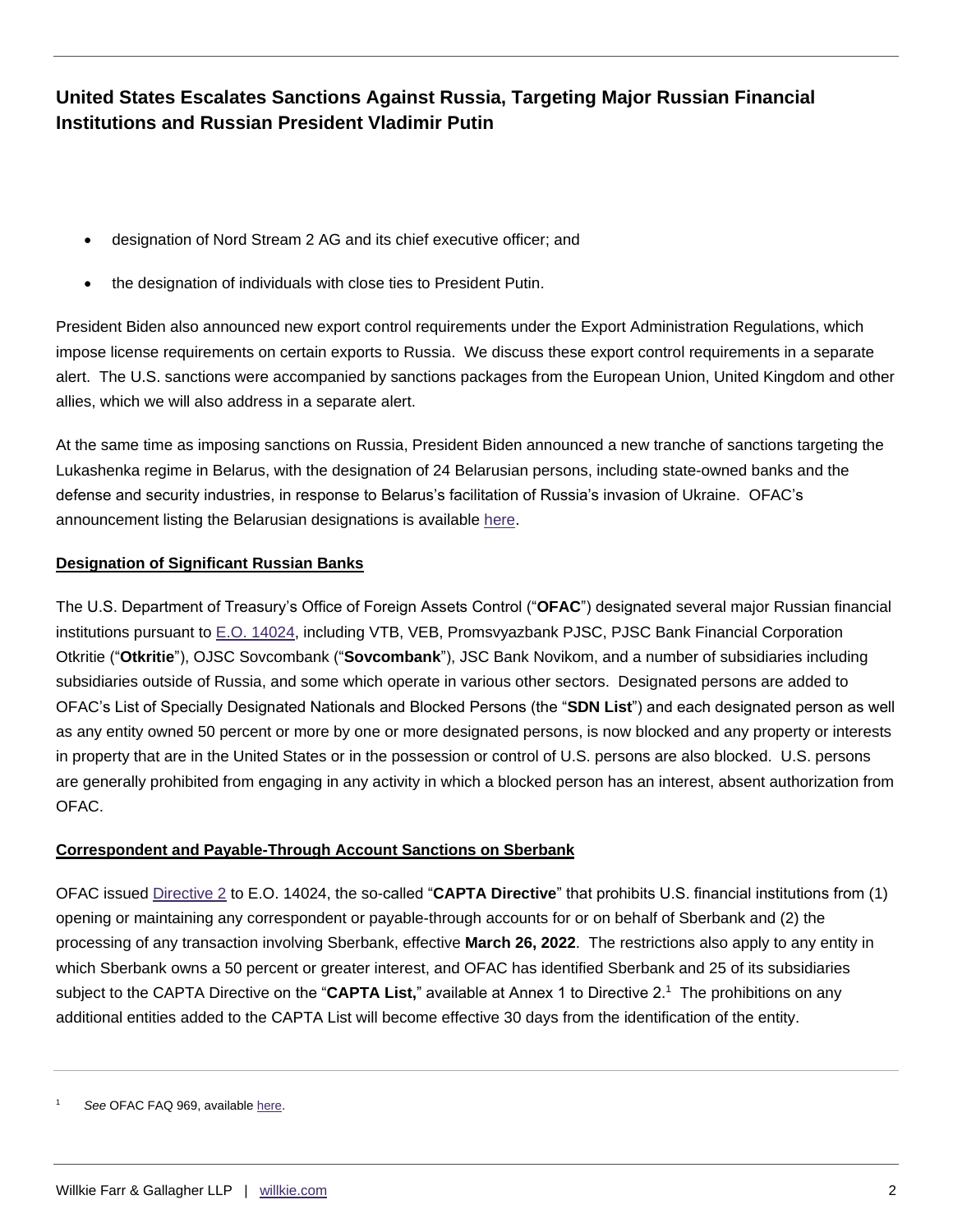Directive 2 also prohibits U.S. financial institutions from processing any transactions involving entities subject to the CAPTA Directive. OFAC guidance makes clear that U.S. financial institutions must reject transactions involving a foreign financial institution on the CAPTA List.<sup>2</sup>

#### **New Debt and Equity Prohibitions Against Identified Entities**

OFAC also issued [Directive 3](https://home.treasury.gov/system/files/126/new_debt_and_equity_directive_3.pdf) to E.O. 14024, which expands restrictions on new debt and equity transactions related to certain identified Russian entities. Specifically, Directive 3 prohibits U.S. persons from all transactions in, provision of financing for, and dealings in new debt longer than 14 days maturity and new equity of listed Russian entities, including: Credit Bank Of Moscow Public Joint Stock Company, Gazprombank Joint Stock Company, and Joint Stock Company Alfa-Bank. The prohibitions apply where such new debt and equity is issued on or after **March 26, 2022** for entities identified in Annex 1 to Directive 3, or 30 days after the date of identification, for entities later determined to be subject to the Directive. These restrictions expand the restrictions on new debt and equity set forth in the directives issued under [E.O. 13662.](https://home.treasury.gov/system/files/126/ukraine_eo3.pdf) OFAC emphasized in its guidance that the prohibitions may be overlapping and U.S. persons remain obligated to comply with all relevant directives.

#### **Expanded Restrictions on Russian Sovereign Debt**

In addition to the designations described above, the Biden administration, pursuant to [Directive 1A](https://home.treasury.gov/system/files/126/russia_directive_1a.pdf) under E.O. 14024, expanded existing restrictions in place on dealing in Russian sovereign debt on the primary market to also restrict participation in the secondary market. Directive 1A prohibits U.S. financial institutions from participating in the secondary market for ruble or non-ruble denominated bonds issued after March 1, 2022 by the Central Bank of the Russian Federation, the National Wealth Fund of the Russian Federation, or the Ministry of Finance of the Russian Federation. The text of Directive 1A makes clear that the identified institutions were not designated and so do not appear on the SDN List, meaning activity not specified in Directive 1A with such institutions is not currently prohibited.<sup>3</sup>

#### **General License Applicable to E.O. 14204**

OFAC issued a number of general licenses authorizing certain transactions otherwise prohibited by E.O. 14024 specifically related to certain Russian banks described in each respective license:

 [General License 2](https://home.treasury.gov/system/files/126/russia_gl2.pdf) authorizes transactions involving VEB ordinarily incident and necessary to the servicing of bonds issued before March 1, 2022 by the Central Bank of the Russian Federation, the National Wealth Fund of

<sup>2</sup> *See OFAC* FAQ 967, available [here](https://home.treasury.gov/policy-issues/financial-sanctions/faqs/967)*.* 

<sup>&</sup>lt;sup>3</sup> See Directive 1A to E.O. 14204 ("All other activities with entities determined to be subject to the prohibitions of this Directive, or involving their property or interests in property, are permitted, provided that such activities are not otherwise prohibited by law, the Order, or any other sanctions program implemented by the Office of Foreign Assets Control.").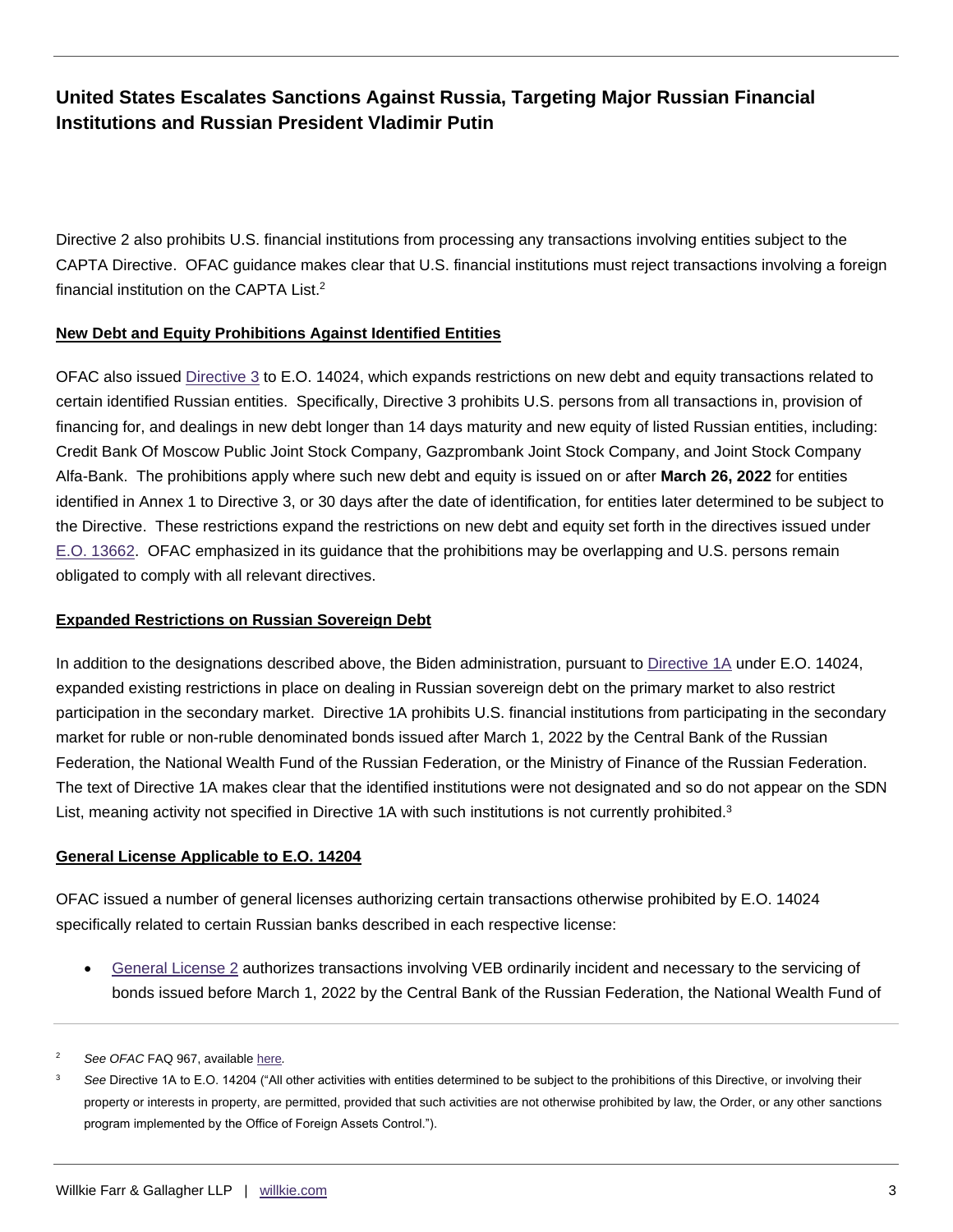the Russian Federation, or the Ministry of Finance of the Russian Federation (not including any transaction prohibited by Directive 1A, which prohibits certain dealings in Russian sovereign debt).

- [General License 3](https://home.treasury.gov/system/files/126/russia_gl3.pdf) authorizes certain transactions related to the wind down of transactions involving VEB through **March 24, 2022**.
- [General License 5](https://home.treasury.gov/system/files/126/russia_gl5.pdf) authorizes certain transactions related to official business of certain international organizations.
- [General License 6](https://home.treasury.gov/system/files/126/russia_gl6.pdf) authorizes certain transactions related to the exportation or reexportation of agricultural commodities, medicine, and medical devices and related parts and services, and COVID-19.
- [General License 7](https://home.treasury.gov/system/files/126/russia_gl7.pdf) authorizes certain transactions related to overflight payments, emergency landings, and air ambulance services.
- [General License 8](https://home.treasury.gov/system/files/126/russia_gl8.pdf) authorizes certain transactions with VEB, Otkritie, Sovcombank, Sberbank, VTB or any entity in which an above-listed entity owns a 50 percent or greater interest, related to transactions "**related to energy**" 4 through **June 24, 2022**.
- [General License 9](https://home.treasury.gov/system/files/126/russia_gl9.pdf) authorizes certain transactions related to dealings in debt or equity of VEB, Otkritie, Sovcombank, Sberbank, VTB or any entity in which an above-listed entity owns a 50 percent or greater interest, issued prior to February 24, 2022, through **May 25, 2022**, where any divestment or transfer of covered debt or equity must be to a non-U.S. person.
- [General License 10](https://home.treasury.gov/system/files/126/russia_gl10.pdf) authorizes certain transactions related to the wind down of derivative contracts entered into prior to 4:00 p.m. EST on February 24, 2022 that include one of VEB, Otkritie, Sovcombank, Sberbank, VTB or any entity in which an above-listed entity owns a 50 percent or greater interest as a counterparty or are linked to debt or equity of one of the above-described entities, through **May 25, 2022**; including debits to accounts on the books of a U.S. financial institution.
- [General License 11](https://home.treasury.gov/system/files/126/russia_gl11.pdf) authorizes certain transactions related to the wind down of transactions involving Otkritie, Sovcombank, VTB, or any entity in which an above-listed entity owns a 50 percent or greater interest, through **March 26, 2022**.
- The term "related to energy" means extraction, production, refinement, liquefaction, gasification, regasification, conversion, enrichment, fabrication, transport, or purchase of petroleum, including crude oil, lease condensates, unfinished oils, natural gas liquids, petroleum products, natural gas, or other products capable of producing energy, such as coal, wood, or agricultural products used to manufacture biofuels, or uranium in any form, as well as the development, production, generation, transmission, or exchange of power, through any means, including nuclear, thermal, and renewable energy sources.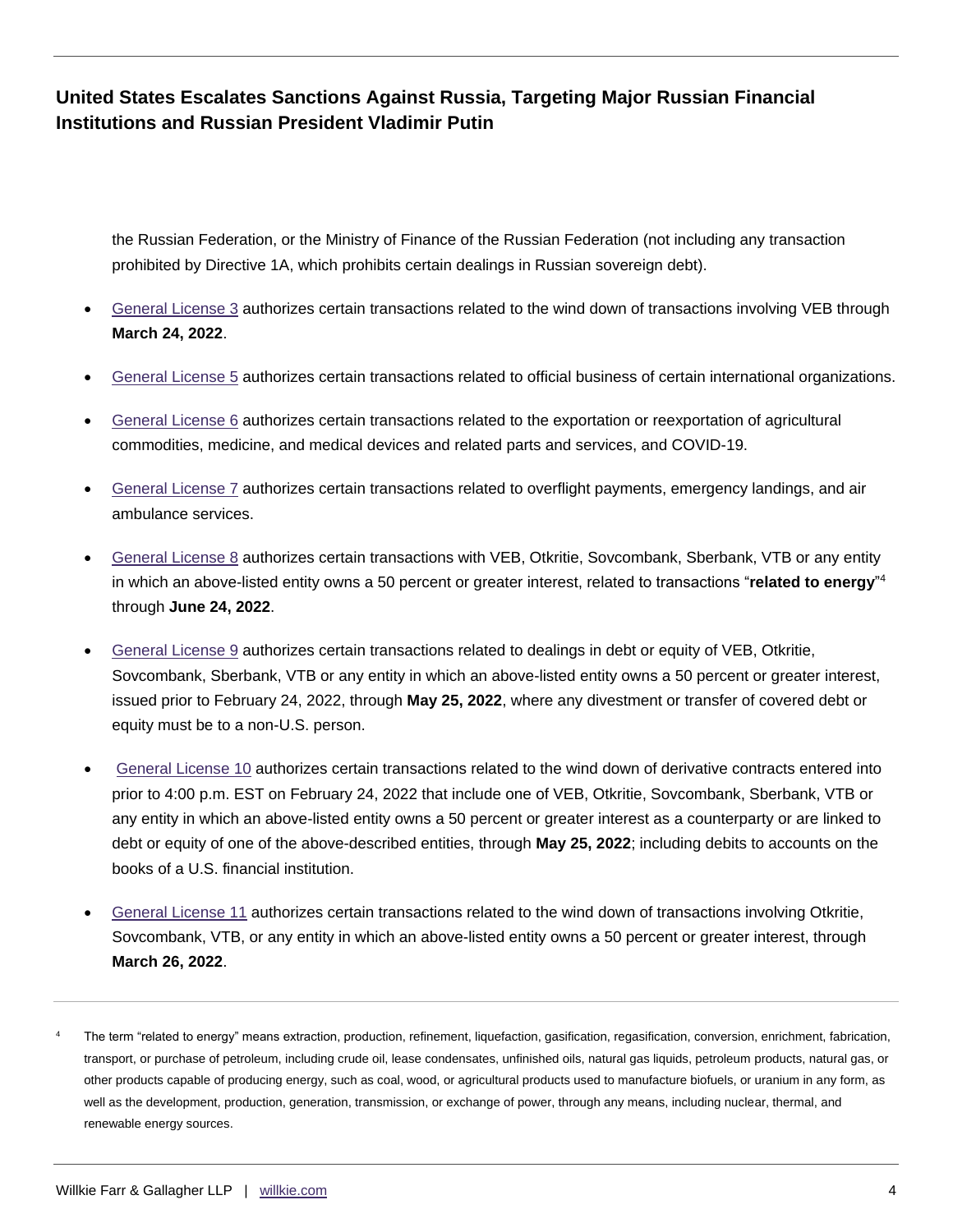[General License 12](https://home.treasury.gov/system/files/126/russia_gl12.pdf) authorizes U.S. persons to reject, rather than block, transactions involving Otkritie, Sovcombank, VTB, or any entity in which an above-listed entity owns a 50 percent or greater interest, through **March 26, 2022**.

#### **Nord Stream 2**

In line with German Chancellor Scholz's move to suspend certification of Nord Stream 2, the Biden administration added Nord Stream 2 AG and its CEO, Matthias Warnig, to the SDN List. OFAC also issued a wind-down general license, General [License 4,](https://home.treasury.gov/system/files/126/peesa_gl4.pdf) authorizing transactions ordinarily incident to the wind down of transactions involving Nord Stream 2 AG, or any entity in which Nord Stream 2 AG owns, directly or indirectly, a 50 percent or greater interest, through **March 2, 2022**.

#### **Designation of President Putin and Individuals in President Putin's Circle**

In addition to the sanctions described above, the Biden administratio[n announced sanctions on](https://home.treasury.gov/news/press-releases/jy0610) President Putin and individuals, along with their family members, identified as having close personal ties with President Putin. These individuals include senior government officials, such as Minister of Foreign Affairs, Sergei Lavrov, and senior executives at significant state-owned and influential enterprises. Companies should consult the SDN List, available [here,](https://sanctionssearch.ofac.treas.gov/) to search for the full list of designated individuals and entities.

The situation in Ukraine is rapidly evolving, and we will continue to issue updates as more information becomes available. In addition, we note that the Biden administration has issued these sanctions in close coordination with its European counterparts. For more information on the latest UK sanctions, please see [our write-up.](https://communications.willkie.com/110/1590/uploads-(icalendars-pdf-documents)/uk-issues-first-tranche-of-russian-sanctions.pdf)

We will continue to monitor developments, and provide commentary and analysis regarding the implications of these sanctions and any additional sanctions issued by the United States and its allies against Russia.